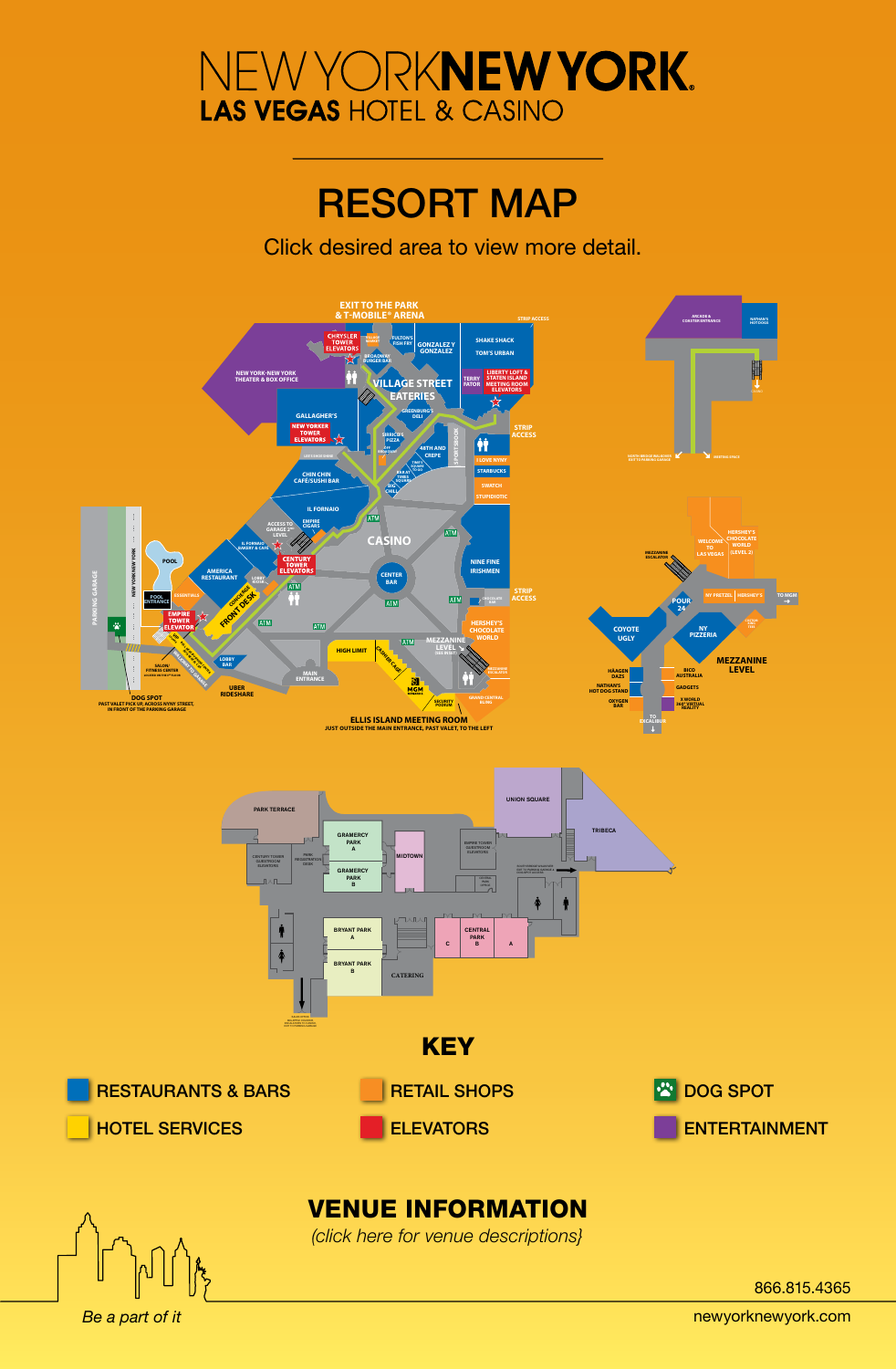# <span id="page-1-0"></span>FRONT DESK AND MAIN CASINO FLOOR





## [VENUE INFORMATION](#page-6-0)

*(click here for venue descriptions}*

◀ [PREV](#page-0-0) [HOME](#page-0-0) [NEXT](#page-2-0) ▶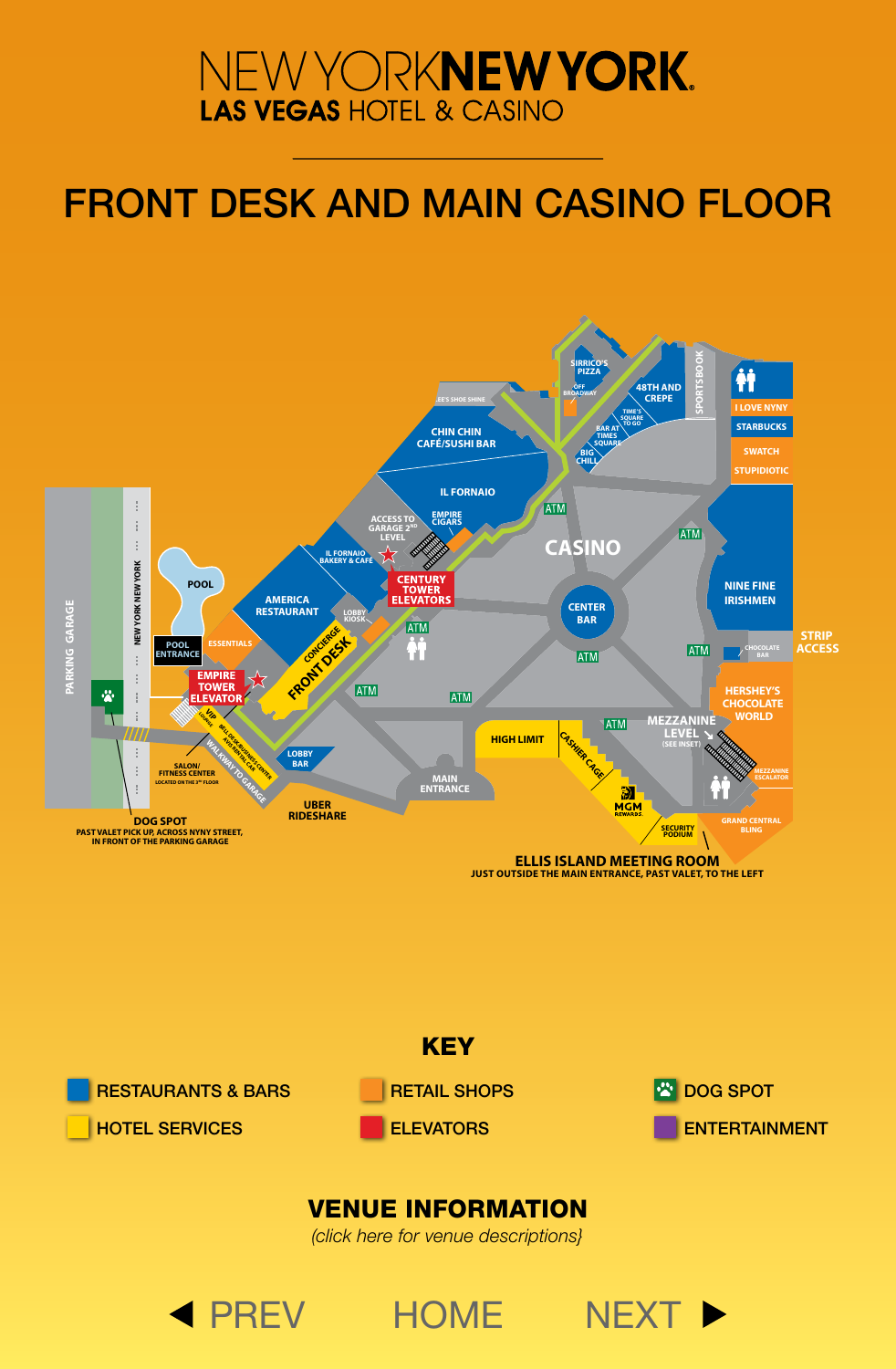# MEZZANINE LEVEL

<span id="page-2-0"></span>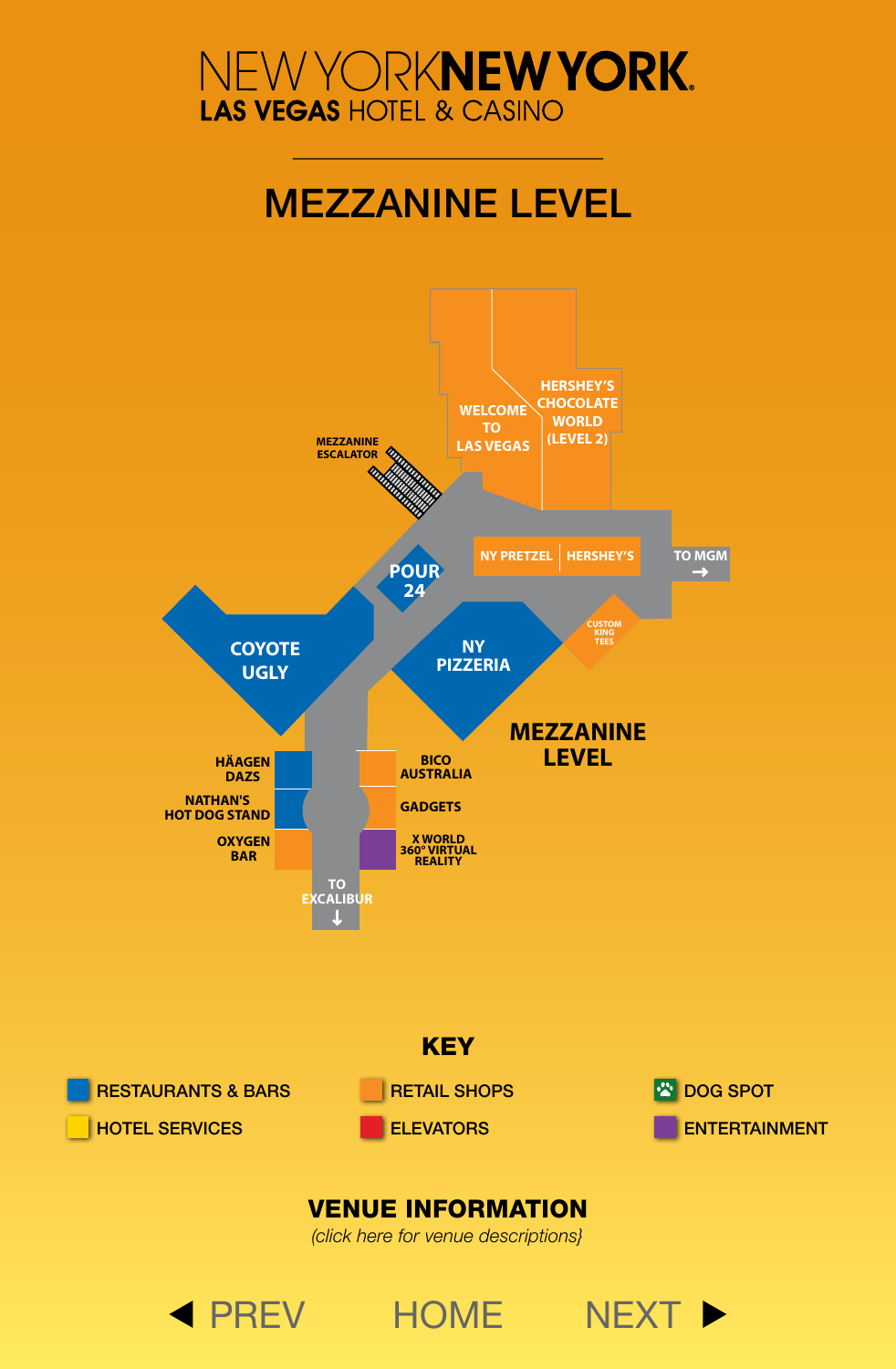<span id="page-3-0"></span>

# VILLAGE STREETS





◀ [PREV](#page-2-0) [HOME](#page-0-0) [NEXT](#page-4-0) ▶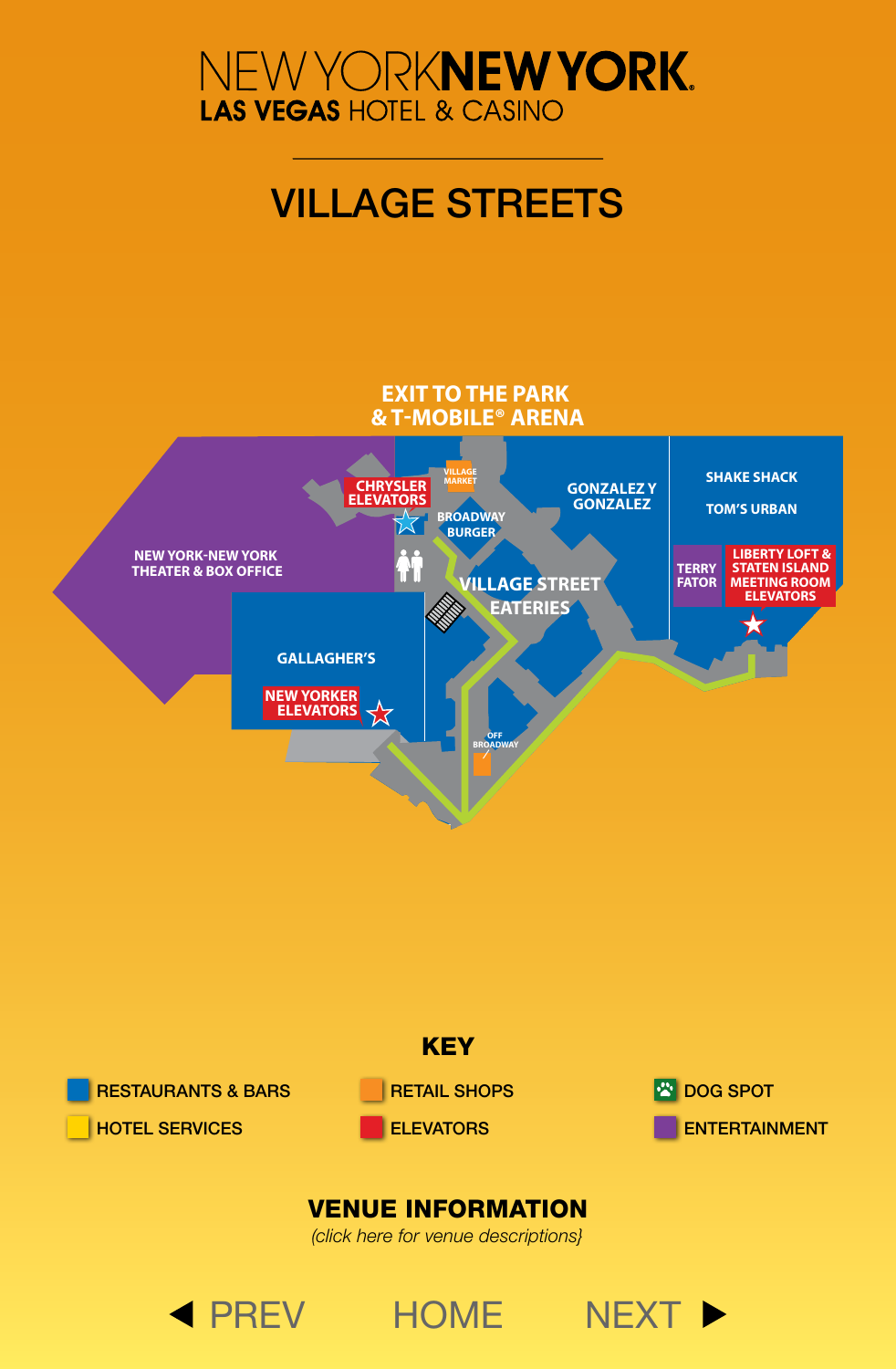# SECOND LEVEL

<span id="page-4-0"></span>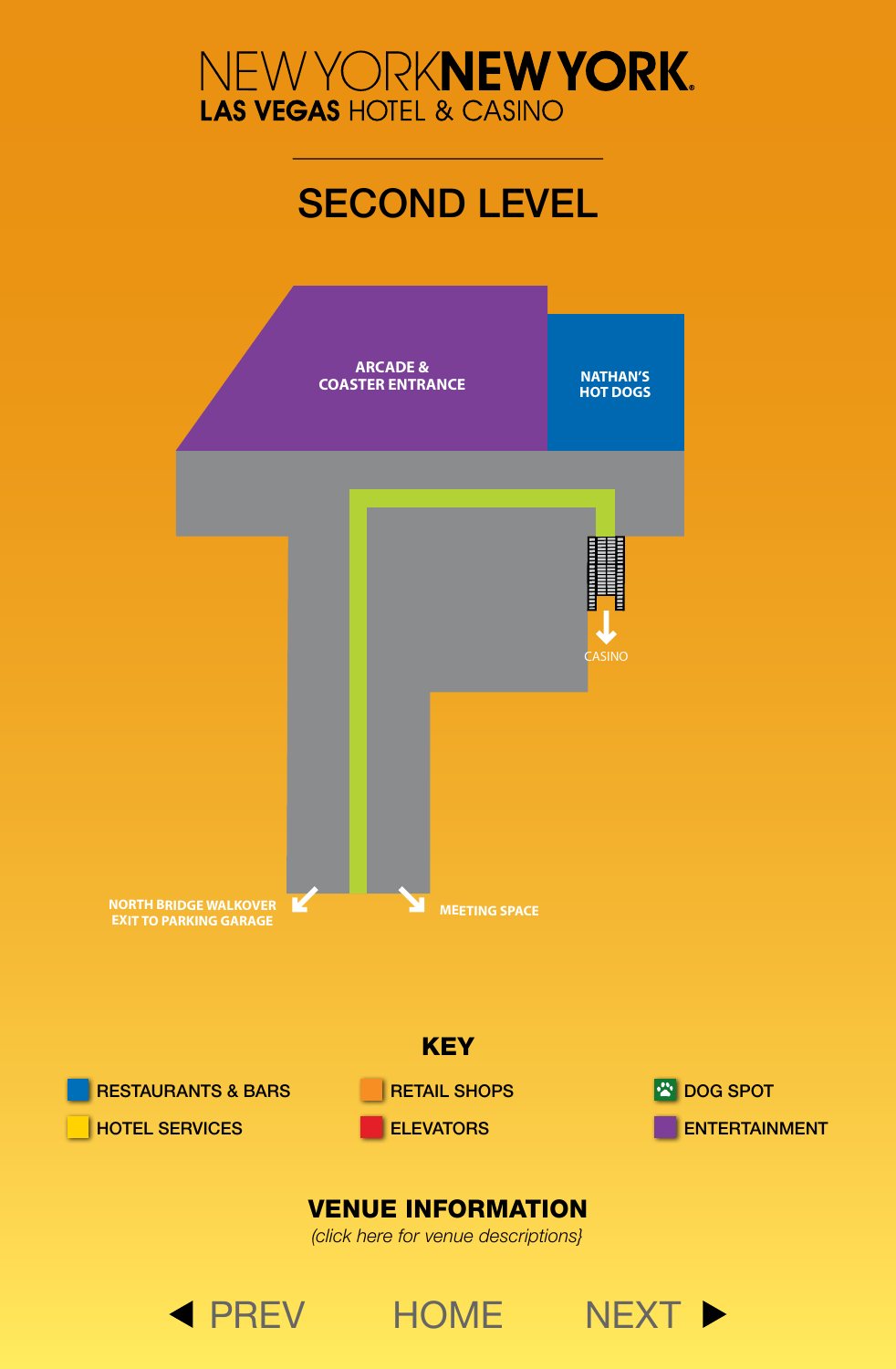# <span id="page-5-0"></span>SECOND LEVEL MEETING SPACE





◀ [PREV](#page-4-0) [HOME](#page-0-0) [NEXT](#page-7-0) ▶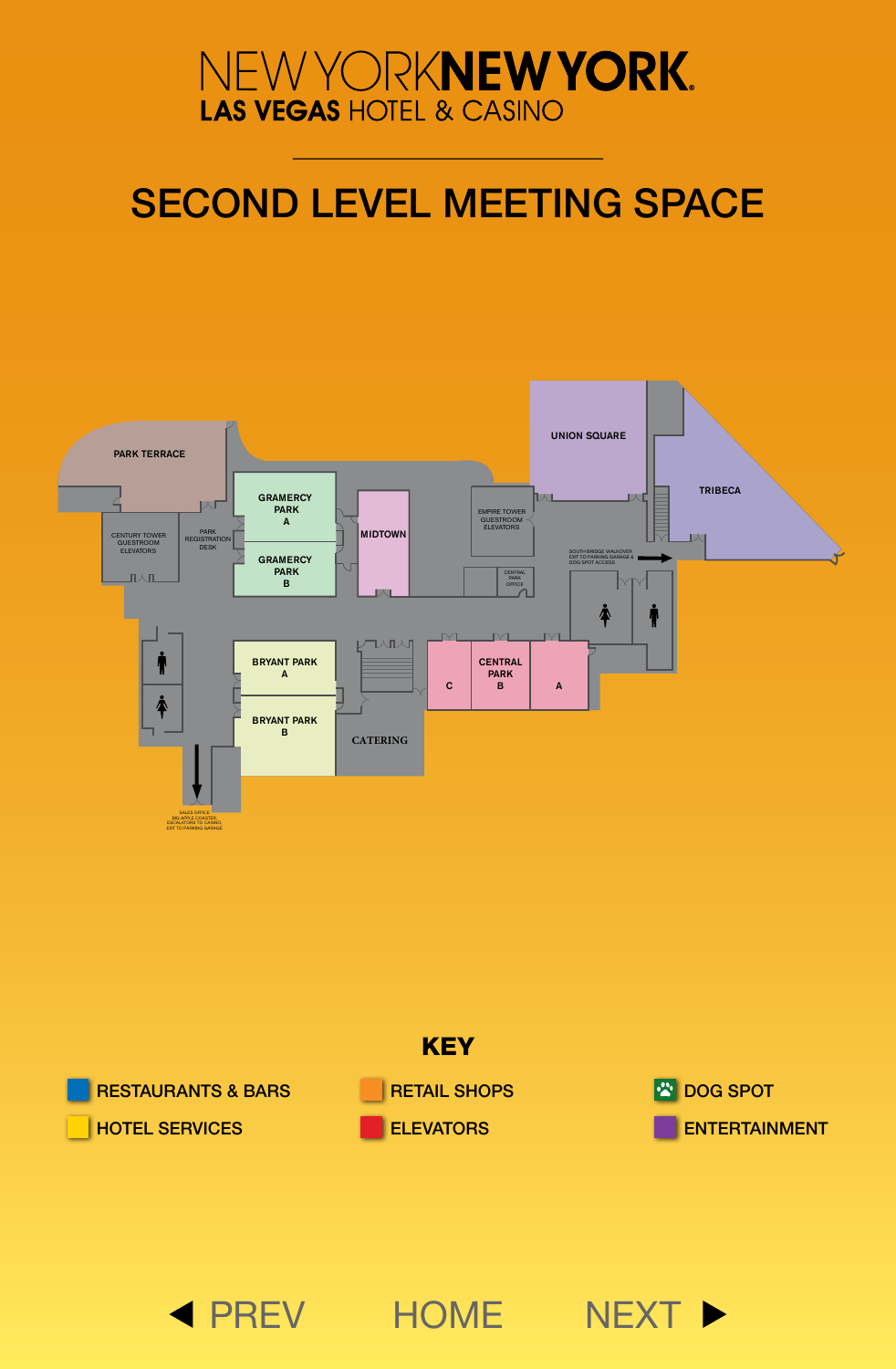<span id="page-6-0"></span>

TABLE OF CONTENTS

# [RESTAURANTS](#page-7-0)

# [BARS & NIGHTLIFE](#page-8-0)

# [RETAIL](#page-9-0)

# [ENTERTAINMENT](#page-10-0)

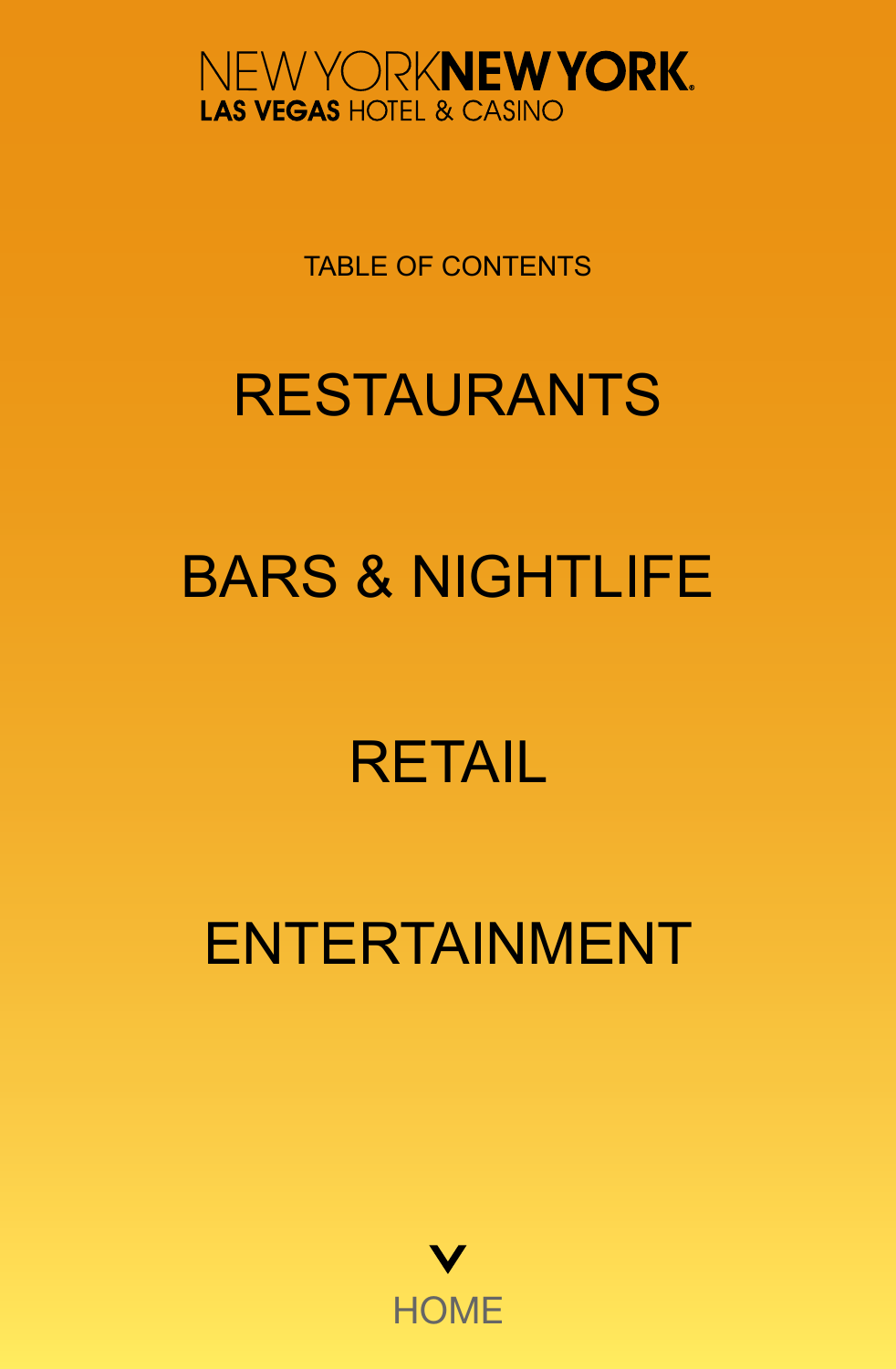## <span id="page-7-0"></span>RESTAURANTS

## 48TH AND CREPE

48th and Crepe is the perfect stop for a quick and delicious bite. Enjoy sweet and savory crepes that are sure to satisfy any craving.

## AMERICA RESTAURANT

Go on a culinary journey from coast to coast, with food, wine and beer in an all-American setting. Open 24 hours.

## BROADWAY BURGER BAR & GRILL

Savor delicious, healthy, all-natural burgers featuring 100% free-range, grass-fed Estancia beef, free of hormones and antibiotics.

## CHIN CHIN CAFÉ & SUSHI BAR

Immerse yourself in traditional Chinese food, sushi and Pan-Asian specialties in a bright and colorful café setting. In the morning, try our all-you-can-eat Breakfast Buffet.

## GALLAGHER'S STEAKHOUSE

Enjoy the finest USDA dry-aged beef and the freshest seafood at Gallagher's Steakhouse, a New York City original since 1927.

## GONZALEZ Y GONZALEZ

Spice up your life with saucy Southwestern fare at Gonzalez Y Gonzalez, the upbeat Las Vegas dining experience featuring a wild tequila bar serving up exquisite cocktails daily.

## IL FORNAIO CUCINA ITALIANA BAKERY & CAFÉ

Welcome to award-winning Italian cuisine made from authentic regional recipes. Enjoy a wide selection of classic Italian fare as well as pastries, coffee, sandwiches, salads and traditional Italian bread.

### NATHAN'S® FAMOUS HOT DOGS

Enjoy a delicious Nathan's hot dog or some of the freshest pizza this side of Coney Island.

## NEW YORK PIZZA

From slices or full pies loaded with toppings to calzones, Stromboli, garlic knots and salads, NYP has something for every appetite.

### SHAKE SHACK

From milkshakes to frozen custard, everything at the Shack is made fresh daily. Order the 100% all-natural Angus beef ShackBurger and take a load off as you enjoy their beer and wine selection.

### STARBUCKS® COFFEE

The Starbucks at New York-New York roasts high-quality, whole coffee beans and features made-to-order gourmet coffee, tea, beverages, pastries and confections.

### TOM'S URBAN

Tom's Urban founder, Tom Ryan, has traveled far and wide to bring you the best urban food in the world. Take a big appetite and all your friends to this dining sensation.

### VILLAGE STREET EATERIES

Discover an untraditional food court amidst a Greenwich Village-style neighborhood. Enjoy a variety of tempting foods like burgers, deli sandwiches, New York-style pizza, NY Pretzels, bakery treats and more.

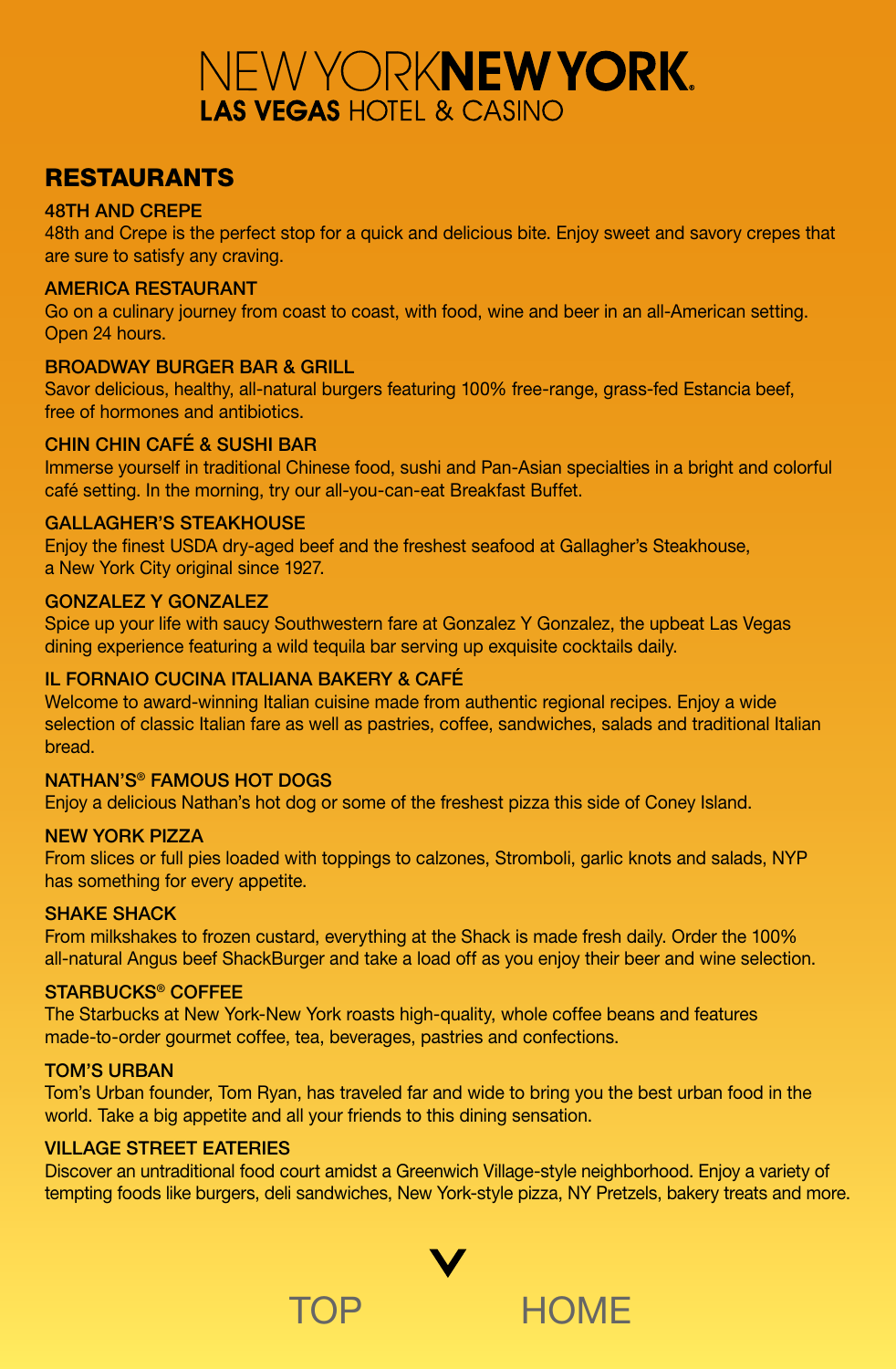## <span id="page-8-0"></span>BARS & NIGHTLIFE

## **BAR AT TIMES SQUARE™**

Feel free to sing along as the number one-rated dueling piano show gets under way nightly at Bar at Times Square. Experience this raucously hilarious sensation with friends new and old.

## BIG CHILL

Enjoy a frozen drink chilled to perfection at this coolest bar experience in town.

## CENTER BAR

Bring the action full circle within the Center Bar. Surround yourself with hot bar-top games, a lounge area and a booming sound system.

## COYOTE UGLY

Experience the live version of the saloon that starred in its own movie, featuring lady bartenders showcasing their artistic pouring techniques.

## NINE FINE IRISHMEN®

Quench your thirst and whet your appetite with fine Irish drinks and Irish cuisine. Live free. Dine well. Drink good beer.

## POUR 24™

Pour 24 offers a superb selection of handcrafted and traditionally brewed beers, using only select ingredients to enhance body, aroma and flavor.

## THE CHOCOLATE BAR

The Chocolate Bar features classic and specialty cocktails inspired by some of your favorite treats. No matter what you're in the mood for, The Chocolate Bar has what you need.

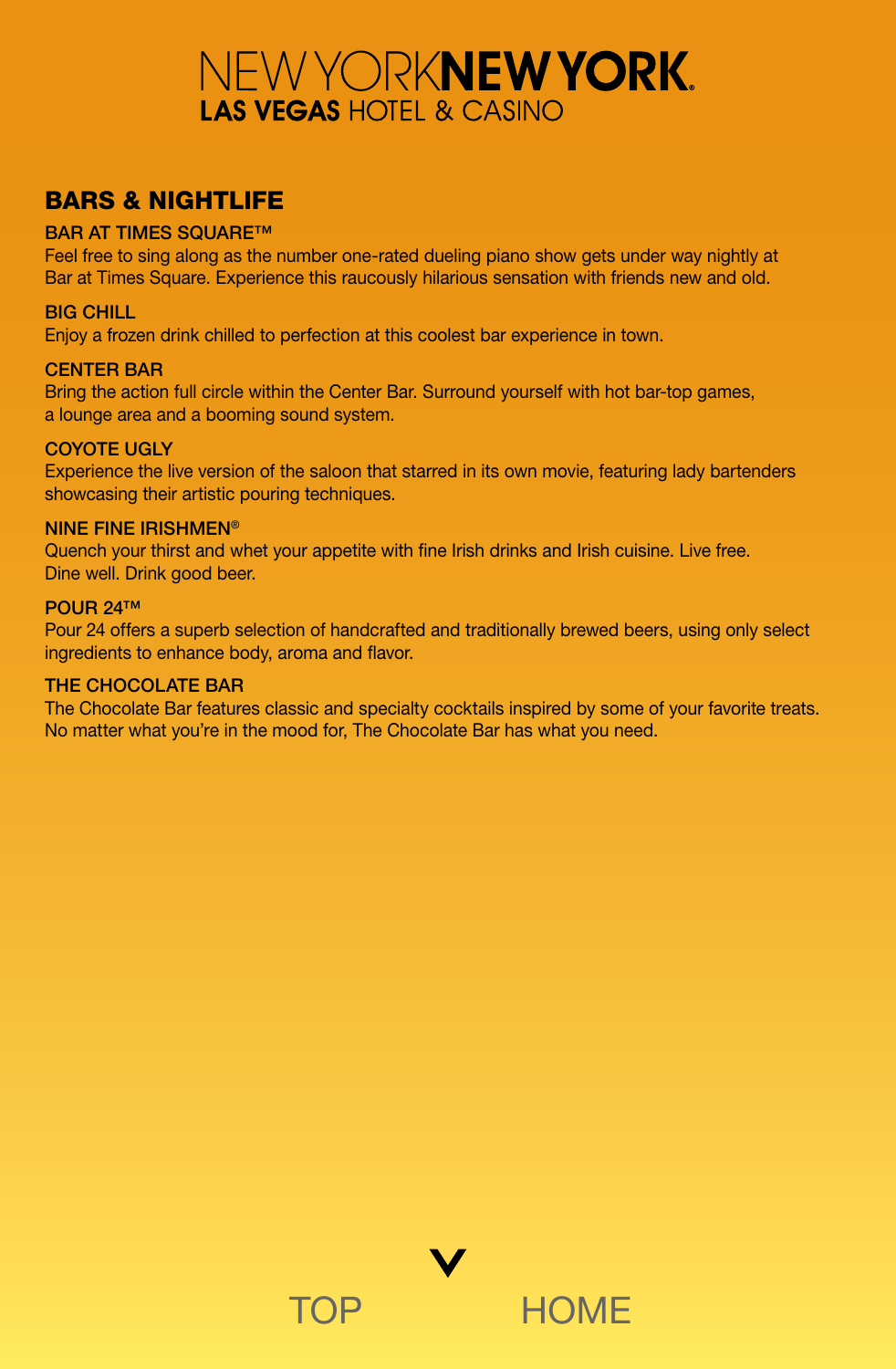## <span id="page-9-0"></span>RETAIL

## BICO AUSTRALIA

This is your stop for costume jewelry, temporary tattoos and more.

## **ESSENTIALS**

Essentials has everything you need from swim and leisure wear, souvenirs and sundries.

## GRAND CENTRAL BLING

Grand Central BLING CO. offers the world's finest sterling silver cubic zirconia jewelry including women's rings, pendants, earrings, bracelets, and men's rings and accessories. These stunning pieces make for a perfect gift for any occasion.

## I LOVE NYNY

I Love NYNY offers NYNY-branded souvenirs and gifts plus beverages, snacks and sundries, all within a fun and energetic atmosphere.

## OFF BROADWAY

Swing by this convenient kiosk and choose from a variety of big city keepsakes, accessories and more.

## STUPIDIOTIC (STOO-PID-EE-AH-TIK)

Stupidiotic is a specialty retail store featuring a wide variety of ingenious and UN-genius products and ideas. Some will be amusing. Some just confusing. Most are genuinely thoughtful and sensible.

## **SWATCH**

Known for their revolutionary concepts, creative designs and provocative spirit, Swatch continues to innovate and surprise with new models, collections and special editions.

### THE COASTER STORE

Stocked with everything you'll need to carry that Big Apple Coaster thrill with you long after the ride is over.

### VILLAGE MARKET

Your go-to spot for Vegas gear. Score some of the latest Vegas Golden Knights merchandise and pick up unique souvenirs for everyone at home.